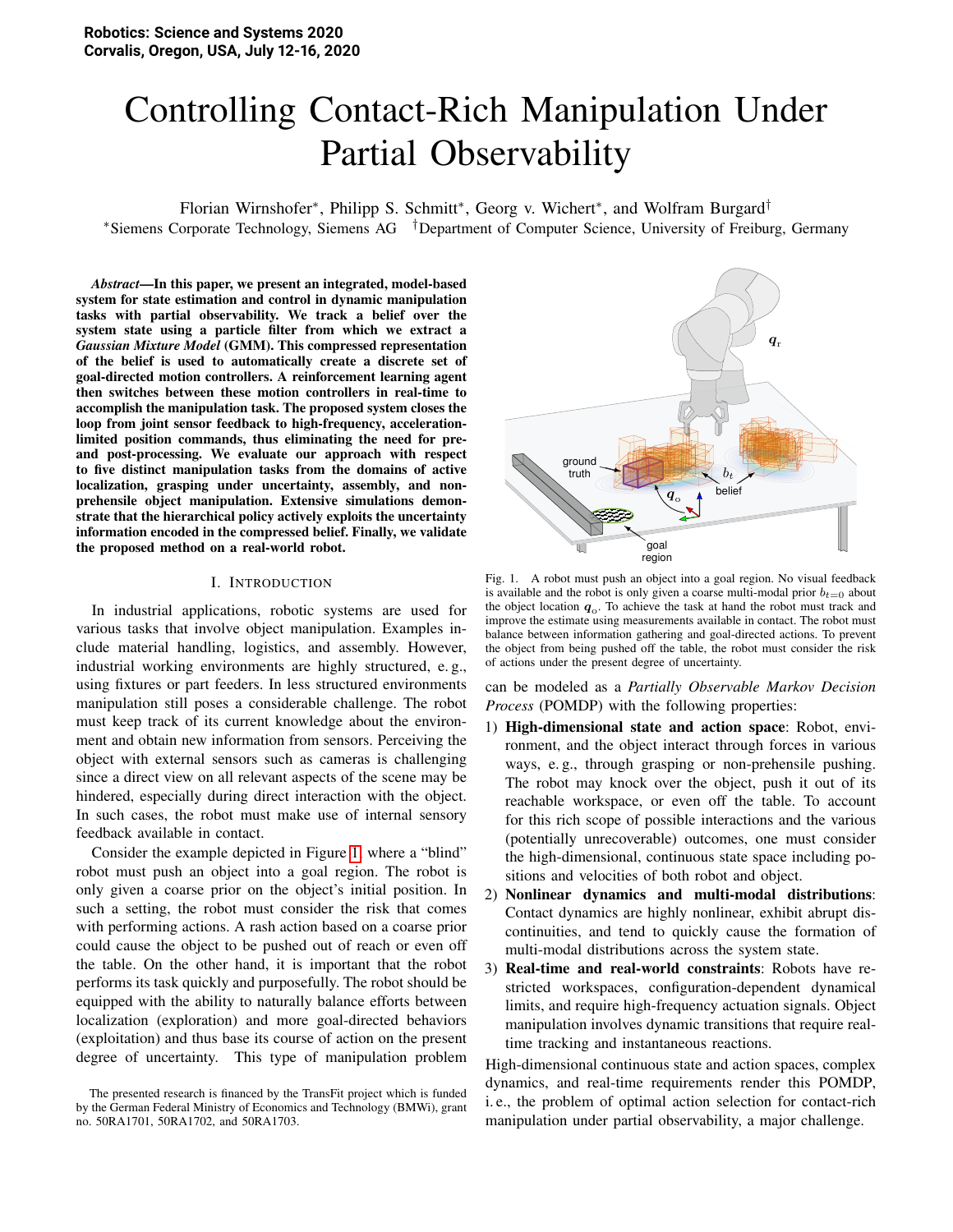The contribution of this work is an integrated system that solves challenging real-world manipulation problems given coarse priors on the initial state and with only joint-encoder readings as feedback. We propose a hierarchical policy, where an upper, long-term decision layer switches between highfrequency, goal-directed motion controllers based on a compressed representation of the current belief. Our system considers the full state space of objects and takes into account the robot's dynamic and kinematic limits. We evaluate the control framework in simulation on five different manipulation tasks and on a real-world robot.

#### II. RELATED WORK

In the following, we review existing approaches to solving a POMDP from the domains of sampling-based motion planning (Section [II-A\)](#page-1-0) and control-related approximate iterative techniques (Section [II-B\)](#page-1-1). Some of these algorithms have been used and extended in approaches directly targeting contact-rich manipulation (Section [II-C\)](#page-1-2).

#### <span id="page-1-0"></span>*A. Motion Planning Under Uncertainty*

To account for actuation and sensing uncertainties in dynamical systems with continuous state, action, and observation spaces, the works of Prentice and Roy [\[31\]](#page-9-0), Van Den Berg et al. [\[38\]](#page-9-1), Agha-Mohammadi et al. [\[2\]](#page-8-0), and Bry and Roy [\[5\]](#page-8-1) extend sampling-based roadmap- and treeplanners to *beliefs* (distributions over states). Platt et al. [\[28\]](#page-8-2) and Van Den Berg et al. [\[39\]](#page-9-2) use iterative trajectory optimization to obtain locally optimal control policies. To efficiently handle the POMDP planning problem, these methods assume an unimodal Gaussian belief. Unfortunately, the dynamics in contact quickly form multi-modal beliefs. Hauser [\[11\]](#page-8-3) and Platt et al. [\[29\]](#page-9-3) remove this assumption by using a particle-based belief representation and onlinereplanning. Using replanning schemes in our application context is challenging, since non-prehensile manipulation involves computationally demanding dynamic models yet requires real-time, reactive behaviors.

### <span id="page-1-1"></span>*B. Approximate POMDP Solvers*

A substantial share of work addresses the POMDP problem using approximate, point-based value iteration. Established solvers including the works of Pineau et al. [\[27\]](#page-8-4), Porta et al. [\[30\]](#page-9-4), Kurniawati et al. [\[22\]](#page-8-5), or Bai et al. [\[4\]](#page-8-6) approximate policies for a set of probable scenarios offline and use these policies during execution. However, these methods require an adequate discretization of state, action, and observation space and fall victim to the curse of dimensionality on typical problems of contact-rich manipulation. The online solvers of Kurniawati and Yadav [\[21\]](#page-8-7), Seiler et al. [\[34\]](#page-9-5), and Chen et al. [\[6\]](#page-8-8) address continuous POMDPs. Recent discrete online-solvers [\[10\]](#page-8-9) have shown to handle large state and observation spaces. However, these methods perform a substantial number of policy-rollouts during runtime, which, given the computation-intense contact dynamics, prohibits fast, reactive behaviors. To obtain an offline policy for a continuous POMDP, Thrun [\[35\]](#page-9-6) uses sampled off-policy rollouts of a simulated particle filter. We combine this methodology with belief augmentation [\[32\]](#page-9-7) and use a deep neural network to efficiently approximate the Q-function [\[42\]](#page-9-8). Other works including Egorov [\[8\]](#page-8-10), Hausknecht and Stone [\[12\]](#page-8-11), and Le et al. [\[23\]](#page-8-12) have made use of deep neural networks to tackle partial observability. However, these works are tailored to visual feedback and noise in the form of image flickering or partial image occlusions.

#### <span id="page-1-2"></span>*C. Action Generation for Manipulation Under Uncertainty*

Kaelbling and Lozano-Pérez [\[16\]](#page-8-13) and Phiquepal and Toussaint [\[26\]](#page-8-14) address combined task and motion planning under partial observability using a high-level tree search. They formalize actions on an abstract level (e. g., *pick*, *look*, *place*) and branch based on symbolic observations. Instead, our method directly processes the immediate joint-encoder feedback and, without additional post-processing, provides high-frequency joint-servo commands.

Hsiao et al. [\[14\]](#page-8-15) introduces a POMDP framework for grasping static objects. Notably, the works of Koval et al. [\[20,](#page-8-16) [19\]](#page-8-17) provide near-optimal POMDP policies for non-prehensile pushing tasks. However, the above methods require an a priori state space discretization and assume a quasistatic interaction model. Under quasistaticity, objects stop moving as soon as the robot halts or breaks contact with the object. In contrast, the method proposed in this work simulates the full dynamics of both robot and object. As a consequence, the object can tip over, roll off, or even drop off a table. Our method can thus implicitly acquire measures to avoid risky maneuvers that lead to such potentially unrecoverable outcomes.

## III. PROBLEM FORMULATION & BACKGROUND

In the following, we give a brief overview on the POMDP (Section [III-A\)](#page-1-3) and place it in context of contact-rich manipulation (Section [III-B\)](#page-2-0).

#### <span id="page-1-3"></span>*A. POMDP*

We consider a POMDP with a continuous state  $x \in \mathcal{X}$ , actions  $u$ , and continuous, noisy observations  $z$ . On executing an action, the robot experiences a reward  $r$ . In solving POMDPs, we aim to find a policy Π that maximizes the expected cumulative reward. We refer to specific points in time using the subscripts t and  $t' = t + 1$ .

The state transition density  $p(x_{t'} | x_t, u_{t \tcdot t'})$  accounts for the stochastic nature of motion in unstructured environments. Specifically,  $p(x_{t'} | x_t, u_{t \tcdot t'})$  describes the probability of ending up in  $x_t$ , when starting in  $x_t$  and applying action  $u_{t \tcdot t'}$ between  $t$  and  $t'$ . The probability of subsequently measuring  $z_{t'}$  is given by the measurement density  $p(z_{t'} | x_{t'})$ .

*Bayesian Belief Update:* Given its recorded history of actions and observations, the robot can track its current belief about the system state

$$
b_t = p(x_t \mid \underbrace{u_{0+1}, \ldots, u_{t-1+t}, z_1, z_2, \ldots, z_t}_{\text{history}}).
$$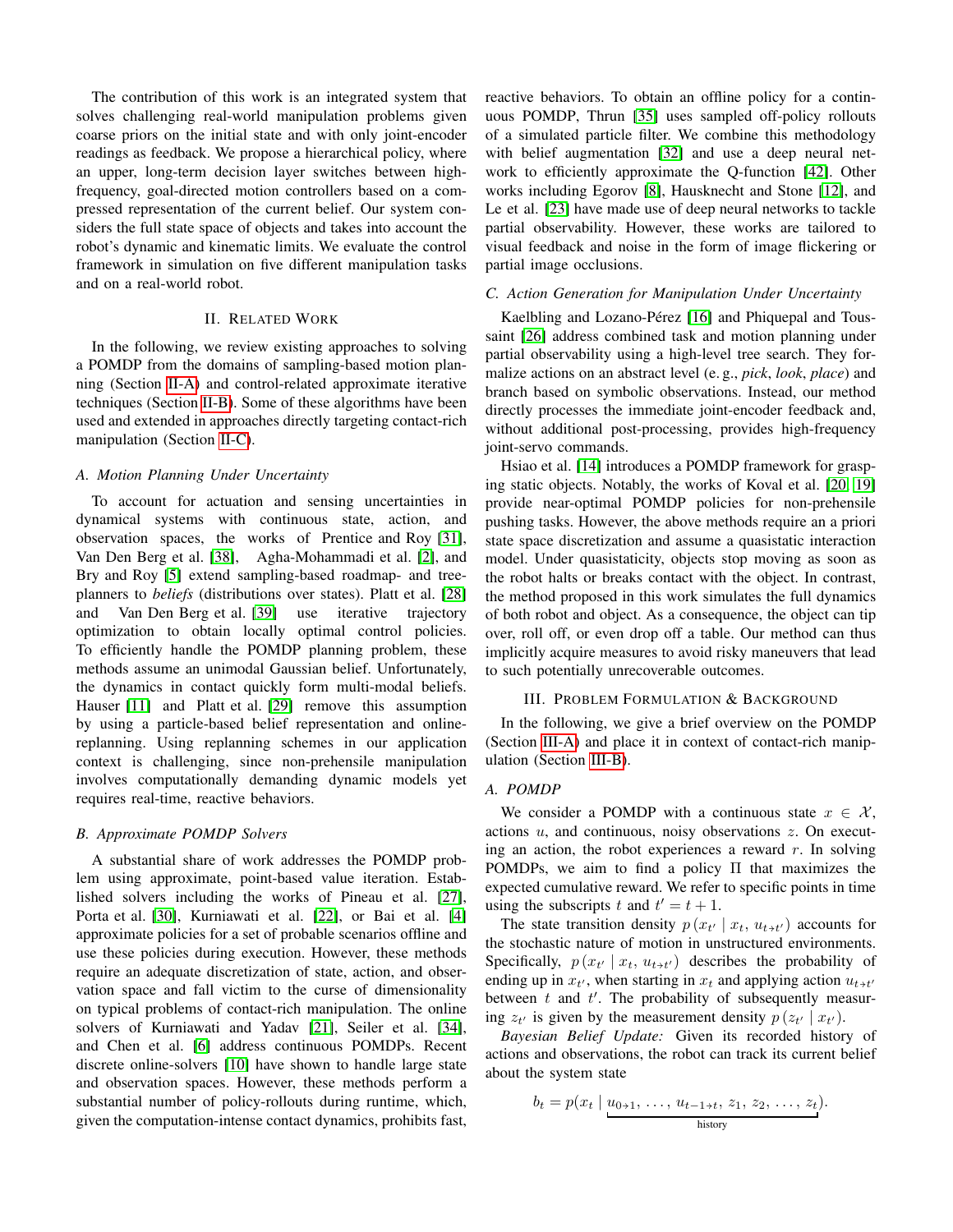

<span id="page-2-1"></span>Fig. 2. Manipulation under uncertainty through Bayes filter belief updates (estimation) and *Belief* MDP decision-making.

To avoid the treatment of a possibly unbounded history (especially in the context of learning a mapping from belief to action), it is common practice to draw on the recursive belief update of a Bayes filter

$$
\hat{b}_{t'} = \int_{\mathcal{X}} b_t p(x_{t'} | x_t, u_{t+t'}) dx_t
$$
\n
$$
b_{t'} = \eta p(z_{t'} | x_{t'}) \hat{b}_{t'}.
$$
\n(1)

Here,  $\eta$  is a normalizer that ensures  $\int_{\mathcal{X}} b \, dx = 1$ . In doing so, we can break our initial problem of decision-making under uncertainty into two parts: recursive state estimation (i. e., tracking the belief) and executing a learned *Belief MDP* policy, which maps the current belief  $b_t$  to the next action  $u_{t \t+ t'}$ . Refer to Figure [2](#page-2-1) for a schematic overview of this decision-making procedure.

*Belief MDP:* Starting from an initial belief  $b_0$ , the fundamental goal now lies in finding a belief MDP policy  $\Pi(b_t)$ that maximizes the cumulative expected reward

$$
R^{\pi}(b_t) = \mathbb{E}\left[\sum_{\tau=0}^{\infty} \gamma^{\tau} r_{t+\tau} \mid u_{t+\tau+t'+\tau} = \Pi(b_{t+\tau})\right],
$$

with discount factor  $\gamma \in [0, 1)$ .

#### <span id="page-2-0"></span>*B. POMDP for Contact-Rich Manipulation*

In the following, we put the previously established POMDP framework into context with contact-rich manipulation. The approach to modeling contact-rich manipulation under uncertainty is based on our previous work [\[43\]](#page-9-9). The typical setting considered within the present work consists of a robot and a single object with known geometry and dynamics. An example of such a system is depicted in Figure [1.](#page-0-0) Here, a robot has to move an object to a desired location, despite being given only a coarse prior on where the object initially rests. For the remainder of this work, we abbreviate all robot- and objectrelated variables with subscript  $(\cdot)_r$  and  $(\cdot)_o$ , respectively. Furthermore, we consider system variables to be stacked vectors of robot and object variables, e. g., the system configuration  $q = [q_r, q_o]^\top$  contains the robot's configuration  $q_r \in \mathbb{R}^{n_r}$ followed by the object configuration  $q_0 \in SE(3)$ .

*State, Action, & Measurement:* In contact-rich manipulation tasks, the system state at time t is given as  $x_t = (\boldsymbol{q}, \dot{\boldsymbol{q}})_t$ , i.e., the system configuration  $q$  and velocities  $\dot{q}$ . As feedback  $z_t$ ,



<span id="page-2-4"></span>Fig. 3. Combined model of contact dynamics and compliance controller. The system input is given as a sequence of acceleration-bounded set-points  $(q_{\rm r}^{\rm d}, \dot{q}_{\rm r}^{\rm d}, \ddot{q}_{\rm r}^{\rm d})$ . The compliance controller allows to specify inputs on the level of positions while ensuring physically plausible and safe interaction under uncertainty.

we only consider noisy measurements of the robot's joint position  $q_r$ . The corresponding measurement model is

<span id="page-2-5"></span>
$$
p(z_{t'} | x_{t'}) = \mathcal{N}(\boldsymbol{q}_{r t'}, \Sigma_{\text{enc}}), \qquad (2)
$$

where  $\Sigma_{\text{enc}}$  denotes the assumed measurement variance of the axis position encoders. Note that this choice of measurement model does not rely on any object related quantities.

Robots are typically commanded via joint trajectories. Hence, we assume the inputs  $u_{t+t}$  to be an accelerationbounded sequence of set-points  $(q_{\rm r}^{\rm d}, \dot{q}_{\rm r}^{\rm d}, \ddot{q}_{\rm r}^{\rm d})$ . To ensure a safe interaction between the robot and its (potentially unobserved) environment we generate the immediate robot torques  $\tau_r \in \mathbb{R}^{n_r}$  by means of a stable compliance controller as shown in Figure [3.](#page-2-4) Once the robot enters contact with the environment, the compliance controller exerts torques

<span id="page-2-2"></span>
$$
\boldsymbol{\tau}_{\rm r} = C\left(\boldsymbol{q}_{\rm r}, \dot{\boldsymbol{q}}_{\rm r}, \boldsymbol{q}_{\rm r}^{\rm d}, \dot{\boldsymbol{q}}_{\rm r}^{\rm d}, \ddot{\boldsymbol{q}}_{\rm r}^{\rm d}\right),\tag{3}
$$

based on the deviation of the current robot position/velocity from the desired reference point  $(q_{\rm r}^{\rm d}, \dot{q}_{\rm r}^{\rm d}, \ddot{q}_{\rm r}^{\rm d})$ . The controller typically imposes a spring-damper alike behavior. When no interaction occurs, the robot precisely tracks the reference.

*Motion Model:* Given the current state  $x_t$  and an input  $u_{t+t}$ , we can compute the state  $x_{t'}$  through numerical integration of the underlying contact-based forward dynamics

<span id="page-2-3"></span>
$$
\ddot{\boldsymbol{q}} = f_{\text{dyn}}\left(\boldsymbol{q}, \dot{\boldsymbol{q}}, \boldsymbol{\tau}_u\right) \n= \boldsymbol{M}\left(\boldsymbol{q}\right)^{-1}\left(\boldsymbol{\tau}_u + \boldsymbol{\tau}_c - \boldsymbol{c}\left(\boldsymbol{q}, \dot{\boldsymbol{q}}\right) - \boldsymbol{g}\left(\boldsymbol{q}\right)\right).
$$
\n(4)

Here,  $\ddot{q} \in \mathbb{R}^{n_q}$  with  $n_q = n_r + 6$  denotes the acceleration of the system and  $M \in \mathbb{R}^{n_q \times n_q}$  is the mass matrix. Vectors  $c \in \mathbb{R}^{n_q}$  and  $g \in \mathbb{R}^{n_q}$  are the Coriolis and gravitational forces, respectively. Vector  $\tau_c \in \mathbb{R}^{n_q}$  summarizes all effects arising from contact. We denote the vector of input torques as  $\tau_u = [\tau_r, \tau_o]^\top$ , where again, the robot torques  $\tau_r$  are generated by means of a compliance controller [\(3\)](#page-2-2) and a commanded reference point  $(q_{\rm r}^{\rm d}, \dot{q}_{\rm r}^{\rm d}, \ddot{q}_{\rm r}^{\rm d}) \hat{=} u_{t \to t'}$ .

This model of dynamics itself is deterministic. To account for both random behavior and model errors, we require a probabilistic model of motion.

As motion model we propagate the state according to the compliance-interfaced contact dynamics model of Figure [3.](#page-2-4) To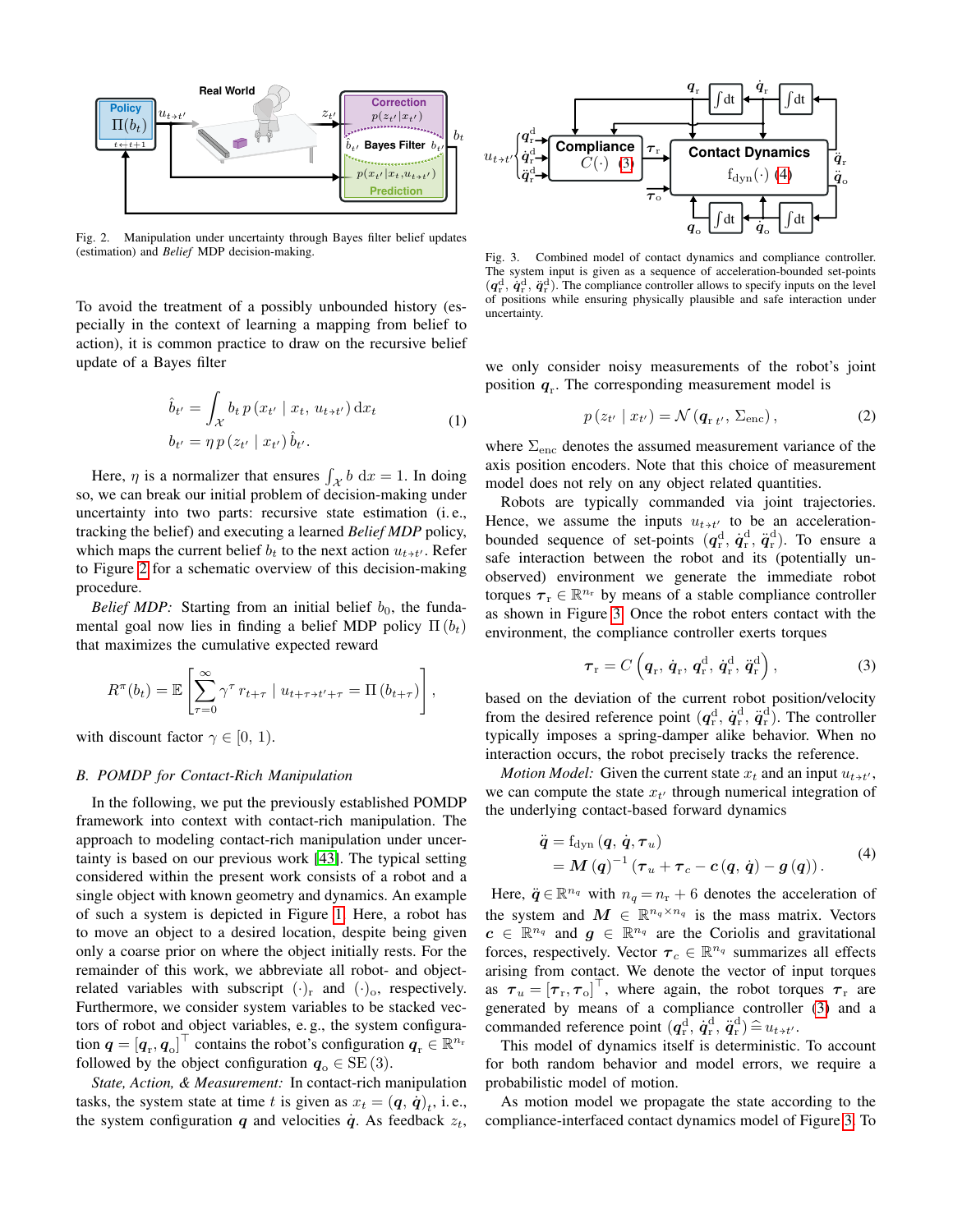

<span id="page-3-1"></span>Fig. 4. Integrated system for manipulation under uncertainty. A particle filter for contact-rich manipulation tracks the current belief. The set of particles is compressed to a GMM, which then serves as an input to a hierarchical policy. The upper decision layer acts as situation classifier. Based on the current belief, i.e., the present degree of uncertainty, the upper layer selects a high-frequency local motion controller. The lower layer, that is, a set of goal-directed local motion controllers, provides the high-frequency, acceleration- and velocity-bounded reference to the robot's compliance controller.

systematically add uncertainty to the model without violating physical consistency, we add force noise to the object through the object torques  $\tau_{0} \in \mathbb{R}^{6}$ . We generate these random forces acting on the object according to an Ornstein-Uhlenbeck stochastic process [\[37\]](#page-9-10). For further details on the motion model, we refer to [\[43\]](#page-9-9).

## IV. CONTROLLING MANIPULATION UNDER UNCERTAINTY

In order to systematically solve the POMDP of the previous section we need two main components: an approximation to a Bayes filter to track the current belief  $b_t$  and a policy  $u_{t \t{+}t'} = \Pi(b_t)$ . In this work we focus entirely on the policy Π.

Due to the nonlinearity of contact dynamics, we choose to approximate the Bayes filter using a particle filter. We use the particle filter introduced in [\[43\]](#page-9-9) to obtain a highfrequency (200 Hz) estimate of the current belief. The resulting problem is now to map the particle belief onto an executable robot command in real-time that efficiently solves the underlying manipulation task. We address this problem with a hierarchical approach.

In a first step, we compress the high-dimensional input to our policy, i. e., the particle set, into a lower-dimensional representation of the belief by fitting a *Gaussian Mixture Model* (GMM) into the distribution. In a second step, we derive a set of Cartesian motion controllers from this mixture model that are goal-directed with respect to the manipulation task. Given this compressed belief and set of motion controllers, the manipulation task is reformulated as a switching control problem. In this problem, a high-level controller switches at a low control frequency between high-frequency motion controllers.

The low-frequency upper layer can be viewed as situation classifier, taking into account the present uncertainty. The high-frequency controllers enable locally reactive behaviors and provide the reference command for the compliance controlled robot. The switching control problem is then solved via reinforcement learning.

# *A. Belief Compression*

The filter's belief estimate is represented as a set of  $N_P$  weighted ( $^{[i]}w$ ) particles. Unfortunately, this particle set  $b_t \approx X_t = \{ \langle {}^{[i]}x_t, {}^{[i]}w_t \rangle \mid i = 1, \ldots, N_P \},$  forms a highdimensional input with  $N_P \dim(x_t) \geq 10000$  entries. To obtain a lower-dimensional statistic of this input that is also independent of the number of particles, we compress the particle belief using a GMM over configurations:

<span id="page-3-0"></span>
$$
b_t \approx \sum_{i=1}^{N_{\rm G}} h_i \mathcal{N}(\boldsymbol{q}_t; \mu_i, \Sigma_i).
$$

Here, each of the  $N<sub>G</sub>$  modes is parameterized by means of a heft  $h_i$ , a mean  $\mu_i = [\mu_{\text{r},i}, \mu_{\text{o},i}]^\top$ , and a covariance  $\Sigma_i$ . The overall compressed belief is therefore given as

$$
\tilde{b} = \langle h_1, \mu_1, \Sigma_1, \dots, h_{N_{\rm G}}, \mu_{N_{\rm G}}, \Sigma_{N_{\rm G}} \rangle. \tag{5}
$$

This lower-dimensional representation is useful for two reasons: it is a suitable input to a neural network that forms the high-level controller of our approach and it is the basis for a task-oriented synthesis of the low-level controllers introduced in the following section.

## *B. Low-Level, Goal-Directed Motion Controllers*

Imagine the task of pushing an object on a table from the left side to the right. On an abstract level a manipulator might move above the object to avoid collisions, then move to the left-hand side of the object and push it to the right. The lowlevel controllers of this section are intended to provide such goal-directed behaviors to our system.

As shown in Figure [5,](#page-4-0) we define a set of Cartesian relative positions between the end-effector of the manipulator and the object. For each object mode  $\mu_{o,i} \in SE(3)$  of our GMM representation of the belief, we determine n Cartesian endeffector targets  $\mathbf{t}_j \in \text{SE}(3)$ . This results in  $N_{\text{C}} = n N_{\text{G}}$ Cartesian goals. To actually steer the end-effector towards such a Cartesian goal, we automatically construct  $N_{\rm C}$  controllers  $\pi_k(\tilde{b})$  using an acceleration-resolved variant [\[33\]](#page-9-11) of the eTaSL/eTC control framework [\[1\]](#page-8-18). This works as follows: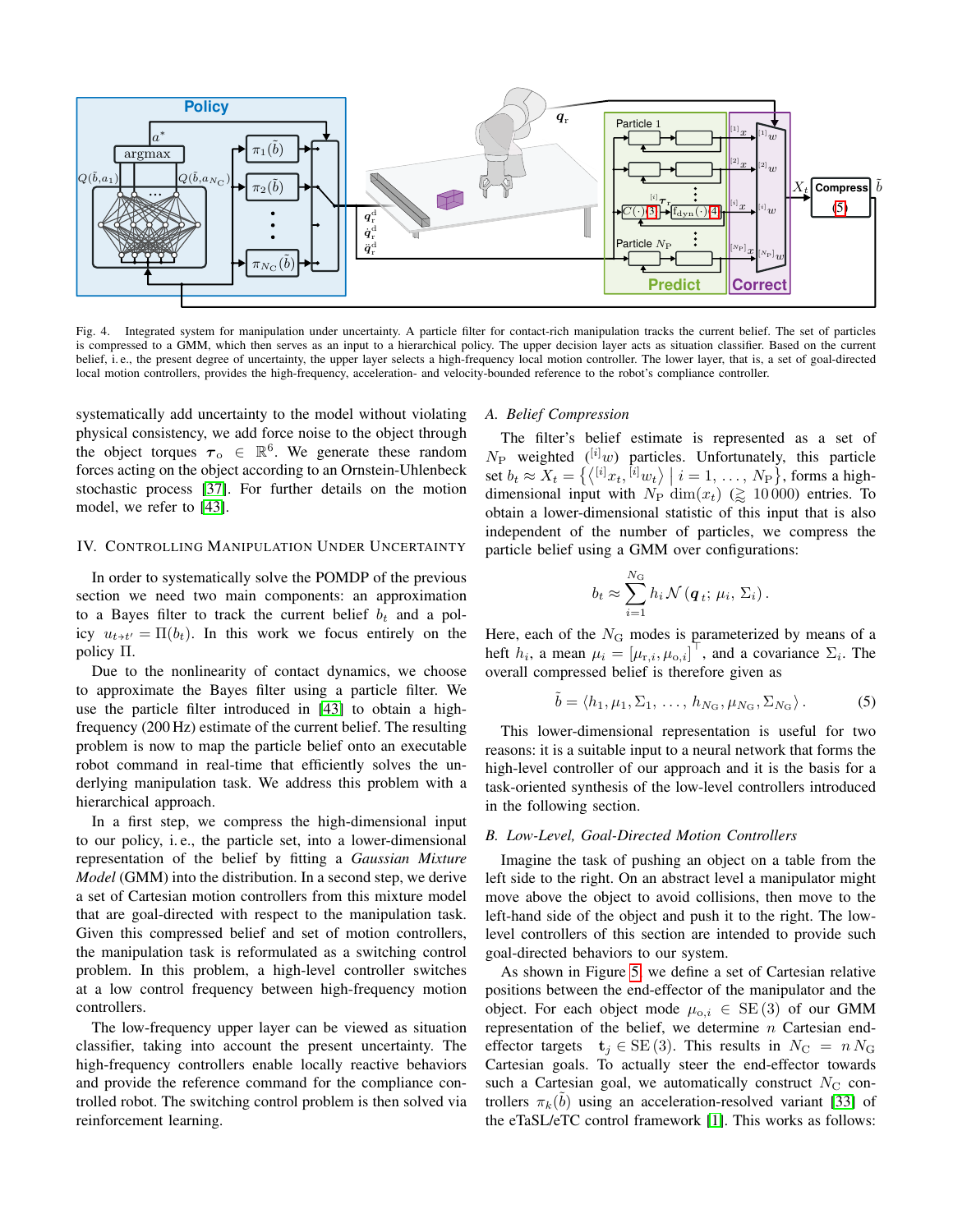

<span id="page-4-0"></span>Fig. 5. The goal-directed motion controllers act based on the current GMM. Each motion controller represents an attractor for the end-effector. The attractor is encoded as transform  $t_j \in SE(3)$  relative to one of the mixture modes. The controller imposes zero-convergent critically damped dynamics on the deviation e between end-effector and local target.

The deviation between the current end-effector position and target  $\mu_{o,i}$  **t**<sub>j</sub>  $\in$  SE (3) is measured via a vector-valued error function  $e(q_r^d, \mu_{o,i} t_j)$ . For this error function e we define stable and properly damped second order dynamics

$$
\ddot{\mathbf{e}} = \mathbf{J}_e \ddot{\mathbf{q}}_r^d + \dot{\mathbf{J}}_e \dot{\mathbf{q}}_r^d \stackrel{!}{=} -\mathbf{K}_p \,\mathbf{e} - \mathbf{K}_d \dot{\mathbf{e}},\tag{6}
$$

where  $J_e$  is the Jacobian of the error function  $e(.)$ . In this, and the following context,  $\mathbf{K}_p$  and  $\mathbf{K}_d$  denote diagonal gain and damping matrices of fitting dimension. To impose limits on both joint positions and velocities, we introduce the vectorvalued inequality constraints

$$
\boldsymbol{c}_p(\boldsymbol{q}_{\text{r}}^{\text{d}}) \leq \underline{\boldsymbol{0}} \hspace{1cm} \frac{\mathrm{d}}{\mathrm{d}t}\boldsymbol{c}_v(\boldsymbol{q}_{\text{r}}^{\text{d}}) \leq \underline{\boldsymbol{0}}.
$$

Similar to the error function e, we impose stable, critically damped dynamics for both constraint functions.

The desired acceleration  $\ddot{q}_{r}^{d}$  is now determined via the following optimization problem:

<span id="page-4-1"></span>
$$
\begin{aligned} \min_{\ddot{\boldsymbol{q}}_{\text{r}}^{\text{d}}} & \quad \Vert \ddot{\boldsymbol{e}} - \left( -\mathbf{K}_{\text{p}} \, \boldsymbol{e} - \mathbf{K}_{\text{d}} \dot{\boldsymbol{e}} \right) \Vert_2 \\ \text{s.t.} & \quad \frac{\partial \ddot{\boldsymbol{c}}_{p}}{\partial \ddot{\boldsymbol{q}}_{\text{r}}^{\text{d}}} \ddot{\boldsymbol{q}}_{\text{r}}^{\text{d}} \leq -\mathbf{K}_{\text{p}} \, \boldsymbol{c}_{p} - \mathbf{K}_{\text{d}} \dot{\boldsymbol{c}}_{p} \\ & \quad \frac{\partial \ddot{\boldsymbol{c}}_{v}}{\partial \ddot{\boldsymbol{q}}_{\text{r}}^{\text{d}}} \ddot{\boldsymbol{q}}_{\text{r}}^{\text{d}} \leq -\mathbf{K}_{\text{d}} \dot{\boldsymbol{c}}_{v} \\ & \quad \ddot{\boldsymbol{q}}_{\text{r}}^{\text{min}} \leq \ddot{\boldsymbol{q}}_{\text{r}}^{\text{d}} \leq \ddot{\boldsymbol{q}}_{\text{r}}^{\text{max}}, \end{aligned} \tag{7}
$$

where  $c_*, \dot{c}_*,$  and  $\ddot{c}_*$  are the value and time derivatives for given  $q_{\rm r}^{\rm d}$  and  $\dot{q}_{\rm r}^{\rm d}$ . Vectors  $\ddot{q}_{\rm r}^{\rm min}$  and  $\ddot{q}_{\rm r}^{\rm max}$  denote the lower and upper bounds on the reference acceleration  $\ddot{q}_r^d$ . All constraints are linear in  $\ddot{q}_{r}^{d}$  and the cost function is linear quadratic in  $\ddot{q}_{\rm r}^{\rm d}$ . The resulting quadratic program can therefore be solved efficiently with established numerical solvers.

The controllers introduced above are acceleration-resolved. We can thus switch among the controllers without causing discontinuities in the robot's motion. Switching accelerationresolved controllers has another notable advantage. The controllers act as attractors that accelerate the end-effector towards a desired Cartesian target, but only for short periods of time. By continually changing the direction of acceleration, we can create a rich set of movements from a sparse grid of coarsely specified motion controllers. The placement of the targets  $t_i$ , though coarse, requires some hand-engineering. A simple yet suitable heuristic is to place the targets such that the the object can be approached from every side, yet motions between neighboring targets do not interfere with the object.

# *C. High-Level Manipulation Controller*

Given a compressed representation of the belief and a corresponding set of low-level motion controllers, we may now reformulate the manipulation problem as a switching control problem. Based on the current compressed belief  $b$ , a highlevel controller selects one of the motion controllers at discrete time intervals. The output of this controller is used as control input until the next controller is selected. Since the low-level motion controllers take care of dynamic reactions, the highlevel switching controller may operate at a low frequency (e. g., 2 Hz). The goal of the high-level controller is to steer the system into a goal state as quickly as possible. The evolution of the belief – and thus also its compressed representation – is stochastic. This results in a stochastic shortest path problem with a continuous, high-dimensional state space, a discrete action space, and constant negative reward. The problem is now handled with the established reinforcement learning machinery. Specifically, we train a *deep Q-Network* (DQN) [\[24\]](#page-8-19) on off-policy rollouts of the simulated particle filter. The DQN maps the compressed belief  $\tilde{b}$  to an index  $a^* \in \{1, \ldots, N_C\}$ , which selects the currently active motion controller. For an overview of the resulting overall system, we refer to Figure [4.](#page-3-1)

# V. IMPLEMENTATION & RESULTS

# *A. Implementation Details*

*Contact Dynamics with Compliance:* We computed the forward dynamics [\(4\)](#page-2-3) using the MuJoCo physics engine [\[36\]](#page-9-12) with a constant integrator step-size of 5 ms. As active robot compliance  $C$  (see [\(3\)](#page-2-2)), we used joint-level impedance control with gravity compensation. The corresponding control law is

$$
\boldsymbol{\tau}_{\mathrm{r}}=\boldsymbol{M}_{\mathrm{r}}\left(\boldsymbol{q}_{\mathrm{r}}\right)\ddot{\boldsymbol{q}}_{\mathrm{r}}^{\mathrm{d}}+\mathbf{K}\left(\boldsymbol{q}_{\mathrm{r}}^{\mathrm{d}}-\boldsymbol{q}_{\mathrm{r}}\right)+\mathbf{D}\left(\dot{\boldsymbol{q}}_{\mathrm{r}}^{\mathrm{d}}-\dot{\boldsymbol{q}}_{\mathrm{r}}\right)+\boldsymbol{g}_{\mathrm{r}}\left(\boldsymbol{q}_{\mathrm{r}}\right),
$$

where  $M_{\rm r}$  and  $g_{\rm r}(q_{\rm r})$  are the inertia matrix and gravitational forces of the robot. Matrices  $\mathbf{K} \in \mathbb{R}^{n_x \times n_x}$  and  $\mathbf{D} \in \mathbb{R}^{n_x \times n_x}$ denote the positive definite stiffness and damping matrices of the imposed compliance. The stiffness matrix was chosen diagonal with 200 Nm/rad for revolute joints and 800 N/m on all prismatic Degrees of Freedom (DoFs). We chose the matrix D to achieve critical damping using double-digitalization damping design [\[3\]](#page-8-20). For the filter's measurement update [\(2\)](#page-2-5), we assumed a standard deviation  $\sigma_{\text{nom}} = 1.0 \text{ deg on all joints,}$ i. e., an encoder variance  $\Sigma_{\text{enc}} = \sigma_{\text{nom}}^2 \mathbf{I}_{n_r}$ .

*Compression:* We obtained the compressed belief from the particle set ( $N_P = 300$ ) using Gaussian mixture expectationmaximization. Attention must be paid since the object configuration  $q_0$  is in SE(3) and thus q element of a non-Euclidean vector space. To encode orientations and Euclidean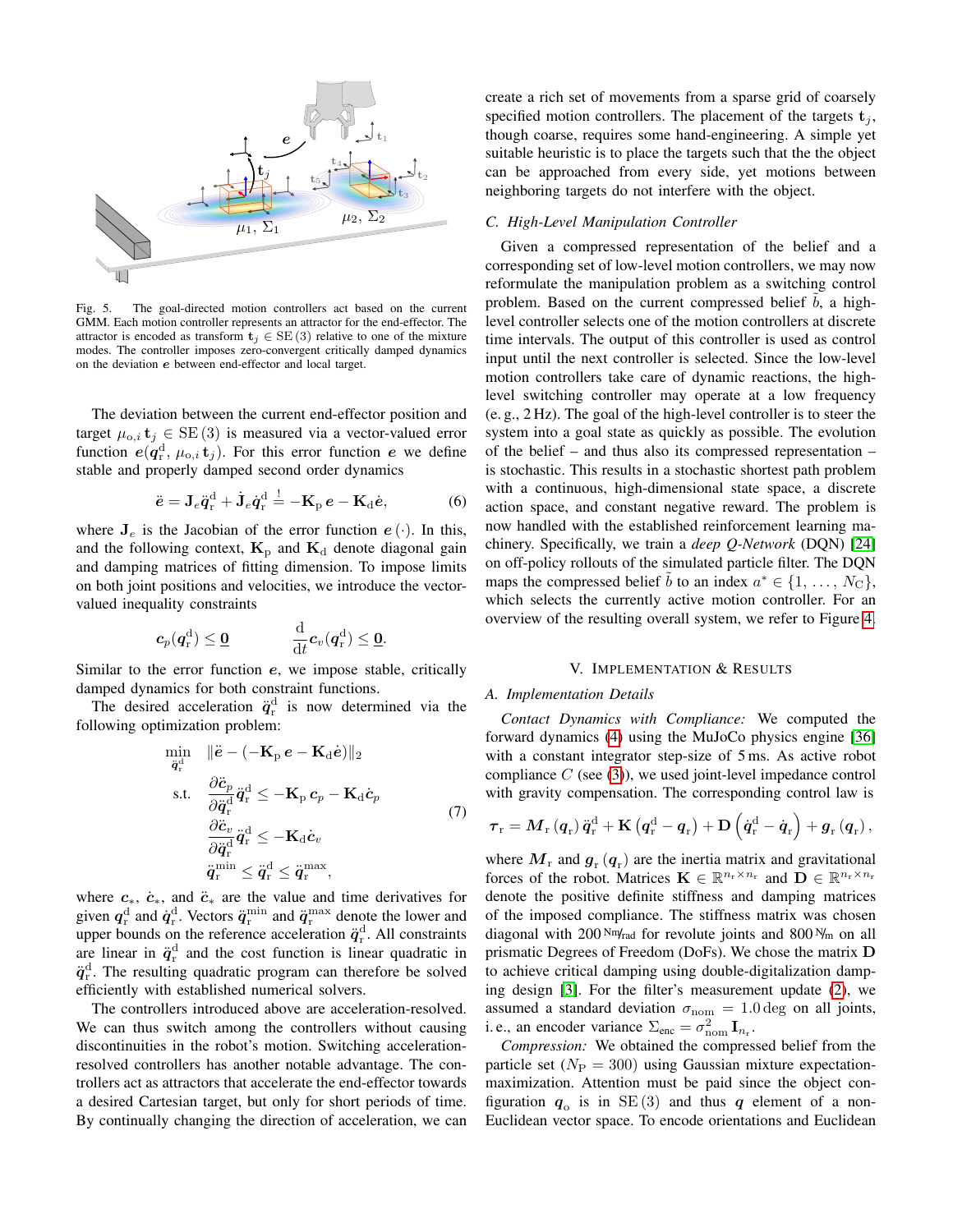quantities in a common representation, we used the QGMM of Kim et al. [\[17\]](#page-8-21). Parallelization and seeding the GMM regression using approximate k-medoids partitioning [\[25\]](#page-8-22) significantly reduced the fitting time ( $\leq 1 \text{ ms}$ ). Using  $N_{\text{G}} = 2$ components has shown to be sufficient for our purposes. To keep the neural net's input space low-dimensional we only used the main diagonal of the covariance matrix for the compressed belief representation. To avoid scaling related instabilities during training, we provided the element-wise logarithm of the covariance as network input.

*Low-Level Controllers:* The low-level controllers operate at 200 Hz. We computed the Jacobian  $J_e$  of the error function and the derivatives of the constraint functions  $c_p$  and  $c_v$ using an auto-differentiation scheme based on the eTaSL/eTC framework [\[1\]](#page-8-18). We chose the proportional gain matrix of the error and constraint dynamics  $K_p$  to obtain a time-constant of 0.2 s. The damping matrix  $K_d$  was chosen so that the dynamics are critically damped. We solved the quadratic program in [\(7\)](#page-4-1) using qpOASES [\[9\]](#page-8-23). Refer to Figure [6](#page-6-0) for the number of motion controllers  $N_{\rm C}$  used for the respective task.

*High-Level Controller:* The high-level controller operates at a rate of 2 Hz. To obtain a mapping from the compressed belief to the next action we use a Q-learning update [\[42\]](#page-9-8) on the compressed belief

$$
Q(\tilde{b}, a) \leftarrow Q(\tilde{b}, a) + \alpha \left[ r(\tilde{b}, a) + \gamma \max_{a'} Q(\tilde{b}', a') - Q(\tilde{b}, a) \right],
$$

with constant negative reward  $r(\tilde{b}, a) = -1$ . We approximate the Q-function using a neural network. Each episode samples a ground-truth candidate from the prior distribution  $b_0$ . This ground-truth candidate generates the simulated measurement used during the correction step of the particle filter rollouts.

Typical tasks such as in assembly or non-prehensile manipulation require reaching a desired state space target  $x_{\text{goal}}$ . In such a setting, we terminate an episode as soon as the simulated ground-truth fulfills a goal condition

<span id="page-5-1"></span>
$$
dist(x, x_{goal}) < \epsilon,
$$
\n(8)

where dist:  $\mathcal{X} \to \mathbb{R}^+$  denotes a suitable distance function and with  $\epsilon \in \mathbb{R}^+$  being a distance threshold.

If merely localization is of interest, we define a terminal belief as one with differential entropy

$$
-\int_{\mathcal{X}} b_t \log(b_t) \,dx_t < H_{\text{thresh}}.\tag{9}
$$

Here,  $H_{\text{thresh}} \in \mathbb{R}$  is a given entropy threshold. We approximate the differential entropy of the compressed belief using the upper entropy bound for GMMs given by Huber et al. [\[15\]](#page-8-24).

The focus of the present paper is not on reinforcement learning. We use it as a tool to create the high-level policy. Therefore, all design choices regarding network architecture and training have been made in a way that minimized debugging and implementation efforts. We strictly separated data generation and policy training using a two-step training scheme. In the first step we generated a data set of 20 000 episodes with purely random actions. The data set was used to train an initial policy. We repeated data generation for another 7 500 episodes, now under purely greedy action selection. The final policy was then trained on the combined data set of random and greedy episodes. Data generation and network training for a single policy took approximately 24 h on a desktop computer (Intel Core i7-7700, 3.6 GHz). We chose the discount factor as  $\gamma = 0.98$  and a learning rate of 0.0001. Furthermore, we used the Adam optimizer [\[18\]](#page-8-25) with  $l_2$  kernel regularization (0.01).

Different tasks likely also require networks of different depth. Hence, we make use of the ResNet [\[13\]](#page-8-26) architecture, which is able to emulate flatter networks if necessary. A first dense layer with 64 outputs is followed by four ResNet blocks. Each ResNet block consists of two dense layers (with each 64 outputs) and ELU activations [\[7\]](#page-8-27). To avoid the inherent overestimation of action values in Q-learning we make use of a final Dueling-Layer [\[41\]](#page-9-13) and double Q-learning [\[40\]](#page-9-14).

# *B. Benchmark Problems*

We evaluated the methods using the five benchmark scenarios shown in Figure [6.](#page-6-0)

*Peg-In-Hole:* Peg-In-Hole is well studied since it represents a large proportion of industrial assembly applications. The present setting consists of a 7-axis redundant robot, which holds a cubical peg. The matching counterpart lies flat on a workspace. It is not fixed in any way. To solve the task, the robot must avoid pushing the workpiece out of its reachable workspace.

*Bridge:* In the BRIDGE benchmark, a 7-axis redundant robot has to push a cube over a narrow passage into a small hole. There is no way to recover if the cube falls off the elevated surface. Improperly selected actions come at a high risk, especially in the early stages of the task. To traverse the narrow bridge, the cube must be well localized.

<span id="page-5-0"></span>*Bunny-Gap:* In the BUNNY-GAP task, a 7-axis redundant robot mounted on a linear axis must push a bunny (nonconvex, rigid object) across the table through a narrow gap. The bunny fits through the opening lengthways and upright, only. The robot must thus make use of the environment geometry to carefully align the bunny. Early stage actions should be carefully selected to prevent the bunny from being knocked over.

*PR2-Hammer:* This task requires a PR2 robot to lift a hammer from a table surface. The robot must localize the part carefully to avoid the hammer from being pushed off the table. Grasping and lifting is not enabled by means of a single highlevel command. The agent must learn the concept of grasping through closing the finger joints and that the gripper needs to remain closed during lifting. In order to enable a grasp, we provide two versions for each of the  $n$  target controllers: one that (in addition to accelerating towards the target) opens the gripper and one that closes it.

The above four benchmarks terminate according to [\(8\)](#page-5-0) with target distances as depicted in Figure [6.](#page-6-0) The maximum number of actions per episode was chosen as 100.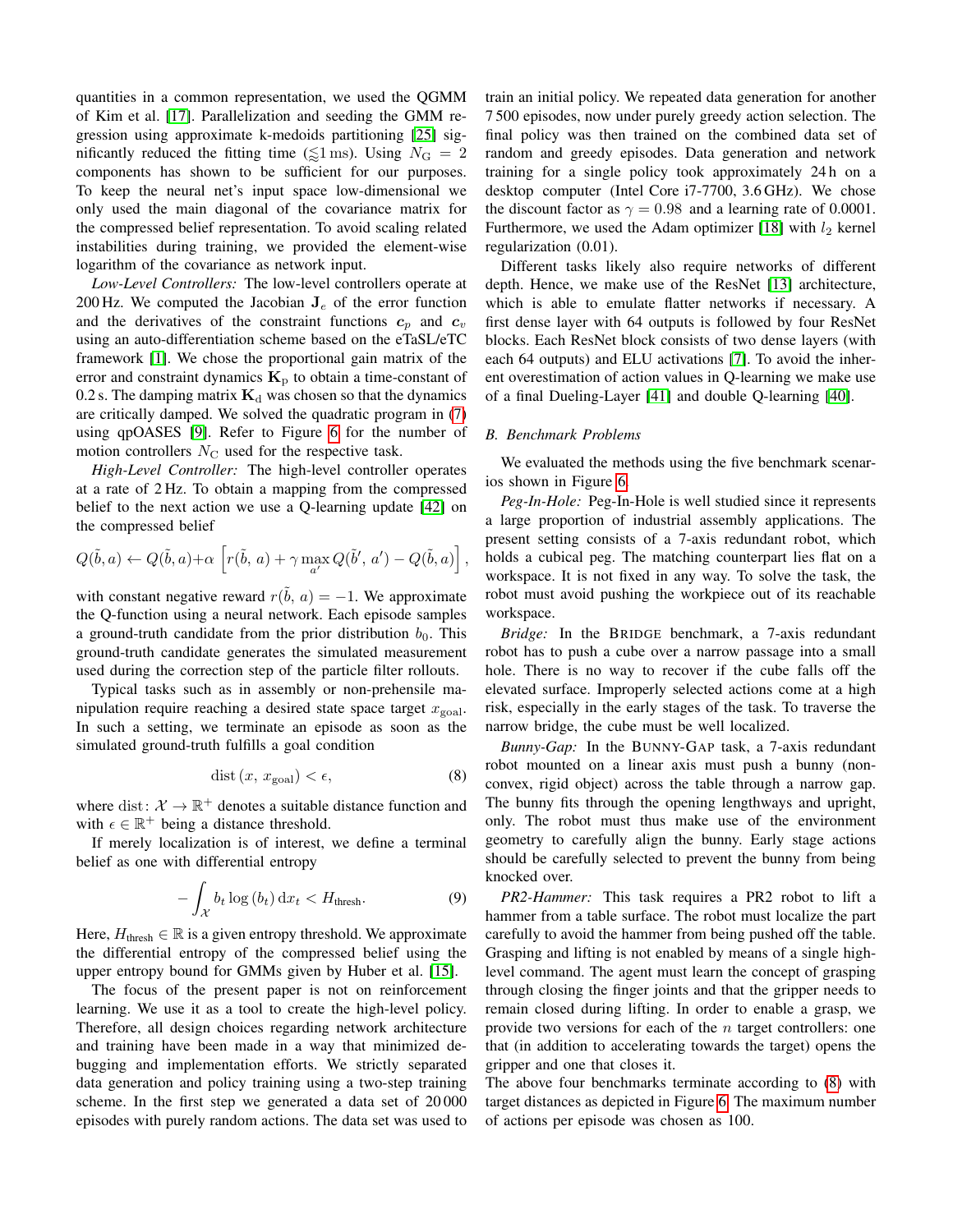

<span id="page-6-0"></span>Fig. 6. Benchmark problems from the domains of assembly (PEG-IN-HOLE), non-prehensile pushing (BUNNY-GAP, BRIDGE), grasping (PR2-HAMMER), and active perception (ACTIVE-LOCALIZATION). The yellow area indicates the robot's initial belief. The blue colored object denotes the sampled groundtruth candidate. The robot only uses measurements of the joint position as feedback.

*Active-Localization:* In this task, a cube must be localized. The robot can make active use of the environment geometry to quickly condense the belief, i. e., to reach an entropy goal [\(9\)](#page-5-1) with target entropy  $H_{\text{thresh}} = -8.0 \text{ nat}$ . For the active localization task, we abort episodes after 50 actions.

# *C. Experimental Setup*

To assess the proposed method, we computed policies for each of the benchmark problems. To evaluate individual policies, we performed 100 episode rollouts, with a groundtruth drawn from the respective initial belief  $b_0$ . Episodes are considered to have failed if the target is not reached within 100 high-level actions (50 s) or if the robot's load limit is exceeded. Due to the present variance, we report the results for 15 networks, each trained on individually generated data sets.

A central question is whether the proposed hierarchical

TABLE I SUCCESS RATES - TASK BENCHMARKS

<span id="page-6-1"></span>

| <b>Benchmark</b>   |         | PEG            | <b>BRIDGE</b> | <b>BUNNY</b> | PR <sub>2</sub> |
|--------------------|---------|----------------|---------------|--------------|-----------------|
| proposed approach  | max     | 100%           | 79.0%         | 95.0%        | 100%            |
| 15 different DONs  | median  | $99.0\%$       | 73.0%         | $90.0\%$     | 100%            |
|                    | mean    | 98.8%          | $71.2\%$      | 88.7%        | 98.6%           |
|                    | min     | 97.0%          | 46.0%         | 74.0%        | 85.0%           |
| DON+MLE            | max     | 67.0%          | 75.0%         | 93.0%        | 60.0%           |
| 15 different DONs  | median  | 56.0%          | 64.0%         | 84.0%        | 53.0%           |
|                    | mean    | 53.9%          | 62.2%         | 71.9%        | 52.4%           |
|                    | min     | 30.0%          | 51.0%         | 29.0%        | 42.0%           |
|                    | p-value | ${<}10^{-2}\%$ | 0.631%        | 1.39%        | ${<}10^{-2}\%$  |
| random controllers |         | 26.0%          | $0\%$         | 1.00%        | 8.00%           |

policy actually exploits the uncertainty information encoded in the compressed belief and thereby improves the overall success rate. Put differently: with regard to certainty equivalence, would it be sufficient to separate estimation and control, i. e., to employ a deterministic policy together with the maximum likelihood estimate of a Bayes filter? In this case, we would expect similar results.

To address this, we compared the policies as obtained from the proposed method to a DQN trained on a fully observable environment, that during execution in the partially observable setting, uses a Gaussian maximum-likelihood estimate of the filter's particle set (DQN+MLE).

#### *D. Simulation Results*

Table [I](#page-6-1) reports the results for the PEG-IN-HOLE, BRIDGE, BUNNY-GAP, and PR2-HAMMER benchmarks. Shown are the success rates under the proposed approach, random controller switching, and the DQN+MLE approach. We state the significance of these results using Welch's two-sided unequal variance t-test, assuming normally distributed success rates.

The proposed approach performed well on all four benchmarks. The BRIDGE task proved to be particularly troublesome whenever the cube was initialized along the edge facing the robot. Due to the robot's kinematic limitations, the robot was then unable to push the object towards the center of the elevated surface.

The proposed approach performs significantly better (p-value  $\langle 5\% \rangle$  than DQN+MLE on all tasks. We were able to observe that many of the failure cases of DQN+MLE stem from unrecoverable mistakes during the early localization phase, such as the robot pushing the cube off the elevated surface (BRIDGE) or the hammer off the table (PR2-HAMMER). The proposed method showed less aggressive behaviors in these early stages. Further failure cases of DQN+MLE arose due to its inability to handle multi-modal belief distributions. The formation of multi-modal beliefs was distinctly present on the PEG-IN-HOLE problem. The above results demonstrate that the proposed policy actually exploits the uncertainty information encoded in the compressed belief.

We also evaluated our method's applicability to the task of active localization. Table [II](#page-7-0) shows the success rate (lo-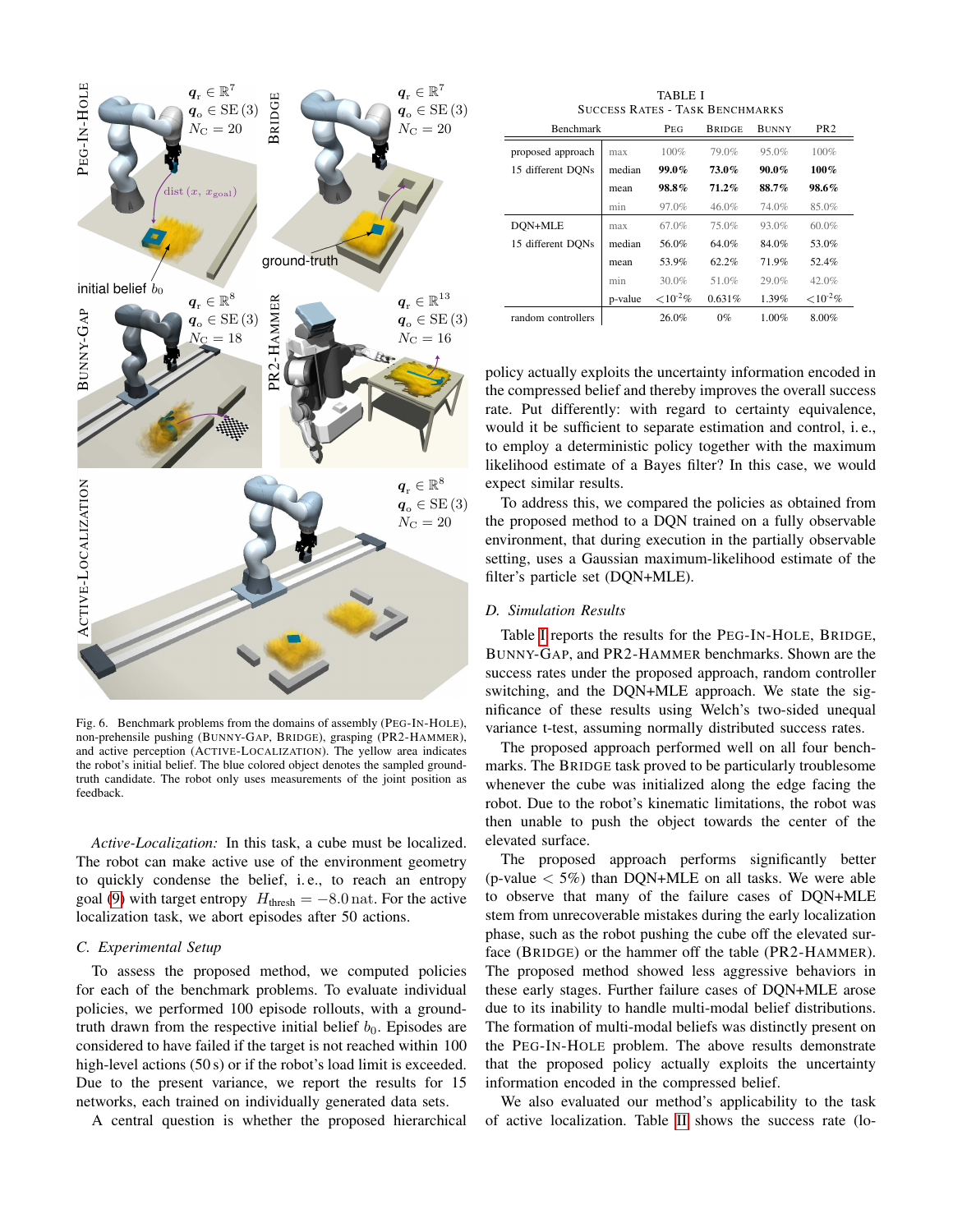TABLE II SUCCESS RATES & COST - ACTIVE PERCEPTION

<span id="page-7-0"></span>

| filter noise       |                  | $\sigma_{\text{nom}}$ |      | $2\,\sigma_{\mathrm{nom}}$ |      |
|--------------------|------------------|-----------------------|------|----------------------------|------|
|                    |                  | success               | cost | success                    | cost |
| proposed approach  | max              | 90.0%                 | 48.0 | 87.0%                      | 49.0 |
| 15 different DONs  | median           | 82.0%                 | 11.0 | 76.0%                      | 15.0 |
|                    | mean             | 79.1%                 | 12.9 | 75.0%                      | 17.1 |
|                    | m <sub>1</sub> n | 56.0%                 | 3.00 | 46.0%                      | 5.00 |
| random controllers |                  | 77.0%                 | 23.0 | 51.5%                      | 34.0 |

calized according to [\(9\)](#page-5-1) in less than 25 s) and the cost of successful attempts (time spent), under the proposed policy and random interactions, for two levels of measurement uncertainty. Under nominal measurement noise  $\Sigma_{\text{enc}} = \sigma_{\text{nom}}^2 \mathbf{I}_{n_r}$ , the filter quickly condensed the belief and both the proposed method and random actions w.r.t. the modes of the distribution performed well at localizing the cuboid. However, 14/15 of our learned policies localized the object significantly (p-value  $<$  5%) faster. With more measurement noise ( $\Sigma_{\text{enc}} = (2 \sigma_{\text{nom}})^2 \mathbf{I}_{n_r}$ ), we were able to observe a drop in the success rate when employing random actions w.r.t. the modes of the distribution. The proposed method maintained a high success rate even under the much more conservative measurement update. All of the learned policies performed the task significantly (p-value  $<$  5%) quicker. This demonstrates the proposed method's ability to act purposefully based on the current shape of the belief distribution. We found that for a typical failure case, the policy was unable to condense the belief at all. The entropy remained at the initial level. This happens whenever the upper layer gets stuck, repeatedly selecting non-informative actions. Other failure cases were caused by particle starvation. As a result of too forceful interactions, the particle filter can deplete to a single, highly peaked ( $\lt H_{\text{thresh}}$ ), yet incorrect hypothesis. To guard the system from such situations, one could introduce a penalty cost for particle starvation during the training phase. This way, a policy can be trained to actively avoid actions that cause impoverished particle sets.

#### *E. Real-World Experiment*

As we aim for a model-based approach, we derive our policy only from synthetic data, based on a simulated model of contact dynamics. The policies were executed on real hardware without further processing steps.

Parameters such as surface friction, contact hardness, and models thereof are only a rough approximation. Hence, we expect a gap between the simulated and the real-world environment. To evaluate the impact of this simulation-reality gap, we conducted 60 real-world experiments. Figure [7](#page-7-1) shows the experiment platform for the PEG-IN-HOLE benchmark. We used an impedance-controlled KUKA iiwa R800 redundant 7-axis robot. Of the 60 policy executions, 41 succeeded  $(68.3\%)$ . Many of the failures were caused by particle depletion. The depletion mainly occurred during very forceful interactions, e. g., when the robot scraped the peg along the surface of the hole. During this phase, multiple friction and contact



<span id="page-7-1"></span>Fig. 7. Real-world experiment platform for the PEG-IN-HOLE benchmark, with an impedance-controlled KUKA iiwa R800 redundant 7-axis manipulator. The clearance between the cubical peg and the hole is 5 mm.

parameters (peg-hole, hole-table) come to play simultaneously and the motion of the real object started to diverge from that of the simulated particles.

We believe that we can further improve the success rate by enhancing the model's accuracy and by using advanced resampling-schemes that reduce particle starvation. The particle filter could also be extended to provide a continuous estimate of physical coefficients such as friction.

## VI. DISCUSSION

*Conclusion:* In this paper we proposed an integrated system for contact-rich object manipulation under uncertainty. Our method closes the loop from sparse internal sensor feedback to high-frequency, directly executable motion commands. By taking into account the full dynamics, our method is able to consider the kinematic and dynamic limits of the manipulator and can learn to avoid actions associated with a high risk of failure, e. g., dropping or knocking over the object.

We model manipulation under uncertainty as a POMDP and use a particle filter to track the belief. A compressed representation of this belief provides the input to our hierarchical control policy. In this policy, an upper layer situation classifier switches between local motion controllers. These provide the reference for an impedance-controlled robot.

Extensive simulated and real-world experiments based on five different benchmark scenarios demonstrate that the presented approach solves challenging tasks from the domains of active localization, grasping under uncertainty, assembly, and non-prehensile object manipulation.

*Limitations & Future Work:* The proposed approach draws on methods that limit the scope for a more detailed, formal analysis. These include the approximate belief dynamics of the particle filter, belief compression using an insufficient statistic, and a DQN as Q-function approximation. Furthermore, the simulated particle filter rollouts make the generation of the training-data computationally expensive. Finally, the grid of targets for the local motion controllers requires some domain-knowledge. A promising avenue for future work could therefore be to adapt the discrete set of local motion controllers towards a continuous action space for the high-level policy.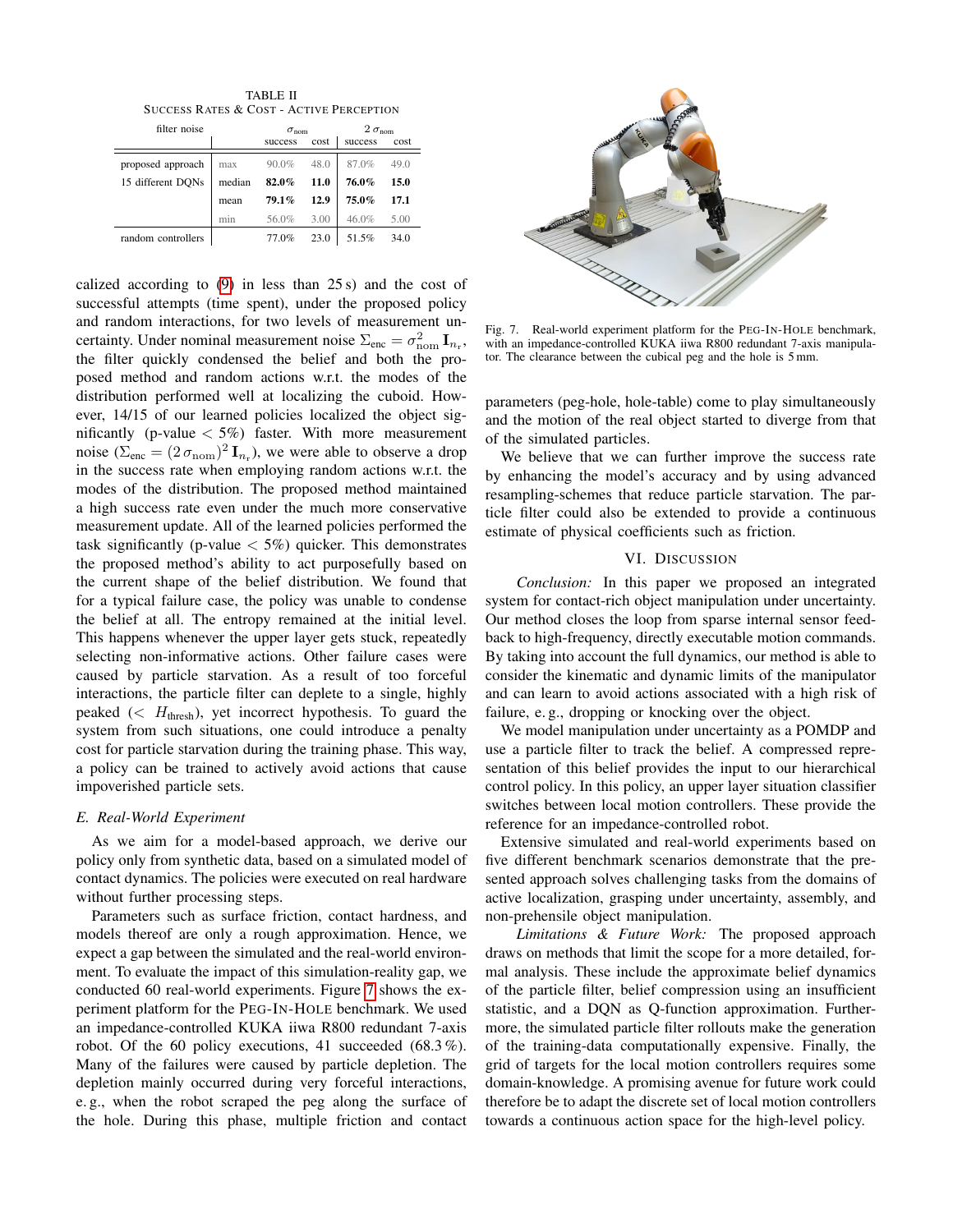#### REFERENCES

- <span id="page-8-18"></span>[1] E. Aertbeliën and J. De Schutter. eTaSL/eTC: A constraint-based task specification language and robot controller using expression graphs. In *IEEE International Conference on Intelligent Robots and Systems (IROS)*, pages 1540–1546, 2014.
- <span id="page-8-0"></span>[2] A. Agha-Mohammadi, S. Chakravorty, and N. M. Amato. Firm: Sampling-based feedback motion-planning under motion uncertainty and imperfect measurements. *The International Journal of Robotics Research (IJRR)*, pages 268–304, 2014.
- <span id="page-8-20"></span>[3] A. Albu-Schäffer, C. Ott, U. Frese, and G. Hirzinger. Cartesian impedance control of redundant robots: recent results with the dlr-light-weight-arms. In *IEEE International Conference on Robotics and Automation (ICRA)*, pages 3704–3709, 2003.
- <span id="page-8-6"></span>[4] H. Bai, D. Hsu, W. S. Lee, and V. A. Ngo. Monte carlo value iteration for continuous-state pomdps. In *Algorithmic Foundations of Robotics IX*, pages 175–191. Springer, 2010.
- <span id="page-8-1"></span>[5] A. Bry and N. Roy. Rapidly-exploring random belief trees for motion planning under uncertainty. In *IEEE International Conference on Robotics and Automation (ICRA)*, pages 723–730, 2011.
- <span id="page-8-8"></span>[6] M. Chen, E. Frazzoli, D. Hsu, and W. S. Lee. Pomdplite for robust robot planning under uncertainty. In *IEEE International Conference on Robotics and Automation (ICRA)*, pages 5427–5433, 2016.
- <span id="page-8-27"></span>[7] D. Clevert, T. Unterthiner, and S. Hochreiter. Fast and accurate deep network learning by exponential linear units (elus). In *International Conference on Learning Representations (ICLR)*, 2016.
- <span id="page-8-10"></span>[8] M. Egorov. Deep reinforcement learning with pomdps. Technical report, 2015.
- <span id="page-8-23"></span>[9] H. F. Ferreau, C. Kirches, A. Potschka, H. G. Bock, and M. Diehl. qpoases: A parametric active-set algorithm for quadratic programming. *Mathematical Programming Computation*, pages 327–363, 2014.
- <span id="page-8-9"></span>[10] N. P. Garg, D. Hsu, and W. S. Lee. Despot- $\alpha$ : Online pomdp planning with large state and observation spaces. In *Robotics: Science and Systems (RSS)*, 2019.
- <span id="page-8-3"></span>[11] K. Hauser. Randomized belief-space replanning in partially-observable continuous spaces. In *Algorithmic Foundations of Robotics IX*, pages 193–209. Springer, 2010.
- <span id="page-8-11"></span>[12] M. Hausknecht and P. Stone. Deep recurrent q-learning for partially observable mdps. In *AAAI Fall Symposium Series*, 2015.
- <span id="page-8-26"></span>[13] K. He, X. Zhang, S. Ren, and J. Sun. Deep residual learning for image recognition. In *IEEE International Conference on Computer Vision and Pattern Recognition (CVPR)*, pages 770–778, 2016.
- <span id="page-8-15"></span>[14] K. Hsiao, L. P. Kaelbling, and T. Lozano-Pérez. Grasping pomdps. In *IEEE International Conference on Robotics and Automation (ICRA)*, pages 4685–4692, 2007.
- <span id="page-8-24"></span>[15] M. F. Huber, T. Bailey, H. Durrant-Whyte, and W. D. Hanebeck. On entropy approximation for gaussian mixture random vectors. In *IEEE International Conference on Multisensor Fusion and Integration for Intelligent Systems*, pages 181–188, 2008.
- <span id="page-8-13"></span>[16] L. P. Kaelbling and T. Lozano-Pérez. Integrated task and motion planning in belief space. *The International Journal of Robotics Research (IJRR)*, pages 1194–1227, 2013.
- <span id="page-8-21"></span>[17] S. Kim, R. Haschke, and R. Ritter. Gaussian mixture model for 3-dof orientations. *Robotics and Autonomous Systems*, pages 28–37, 2017.
- <span id="page-8-25"></span>[18] D. P. Kingma and J. Ba. Adam: A method for stochastic optimization. In *International Conference on Learning Representations (ICLR)*, 2015.
- <span id="page-8-17"></span>[19] M. C. Koval, D. Hsu, N. S. Pollard, and S. S. Srinivasa. Configuration lattices for planar contact manipulation under uncertainty. In *International Workshop on the Algorithmic Foundations of Robotics (WAFR)*, 2016.
- <span id="page-8-16"></span>[20] M. C. Koval, N. S. Pollard, and S. S. Srinivasa. Pre-and post-contact policy decomposition for planar contact manipulation under uncertainty. *The International Journal of Robotics Research (IJRR)*, pages 244–264, 2016.
- <span id="page-8-7"></span>[21] H. Kurniawati and V. Yadav. An online POMDP solver for uncertainty planning in dynamic environment. In *International Symposium on Robotics Research (ISRR)*, pages 611–629, 2013.
- <span id="page-8-5"></span>[22] H. Kurniawati, D. Hsu, and W. S. Lee. Sarsop: Efficient point-based pomdp planning by approximating optimally reachable belief spaces. In *Robotics: Science and Systems (RSS)*, 2008.
- <span id="page-8-12"></span>[23] T. P. Le, N. A. Vien, and T. Chung. A deep hierarchical reinforcement learning algorithm in partially observable markov decision processes. *IEEE Access*, pages 49089– 49102, 2018.
- <span id="page-8-19"></span>[24] V. Mnih, K. Kavukcuoglu, D. Silver, A. A. Rusu, J. Veness, M. G. Bellemare, A. Graves, M. Riedmiller, A. K. Fidjeland, G. Ostrovski, et al. Human-level control through deep reinforcement learning. *Nature*, pages 529– 533, 2015.
- <span id="page-8-22"></span>[25] R. T. Ng and J. Han. Clarans: A method for clustering objects for spatial data mining. *IEEE Transactions on Knowledge & Data Engineering*, pages 1003–1016, 2002.
- <span id="page-8-14"></span>[26] C. Phiquepal and M. Toussaint. Combined task and motion planning under partial observability: An optimization-based approach. In *IEEE International Conference on Robotics and Automation (ICRA)*, pages 9000–9006, 2019.
- <span id="page-8-4"></span>[27] J. Pineau, G. Gordon, and S. Thrun. Point-based value iteration: An anytime algorithm for pomdps. In *International Joint Conferences on Artificial Intelligence (IJCAI)*, pages 1025–1032, 2003.
- <span id="page-8-2"></span>[28] R. Platt, R. Tedrake, L. P. Kaelbling, and T. Lozano-Pérez. Belief space planning assuming maximum likelihood observations. In *Robotics: Science and Systems*